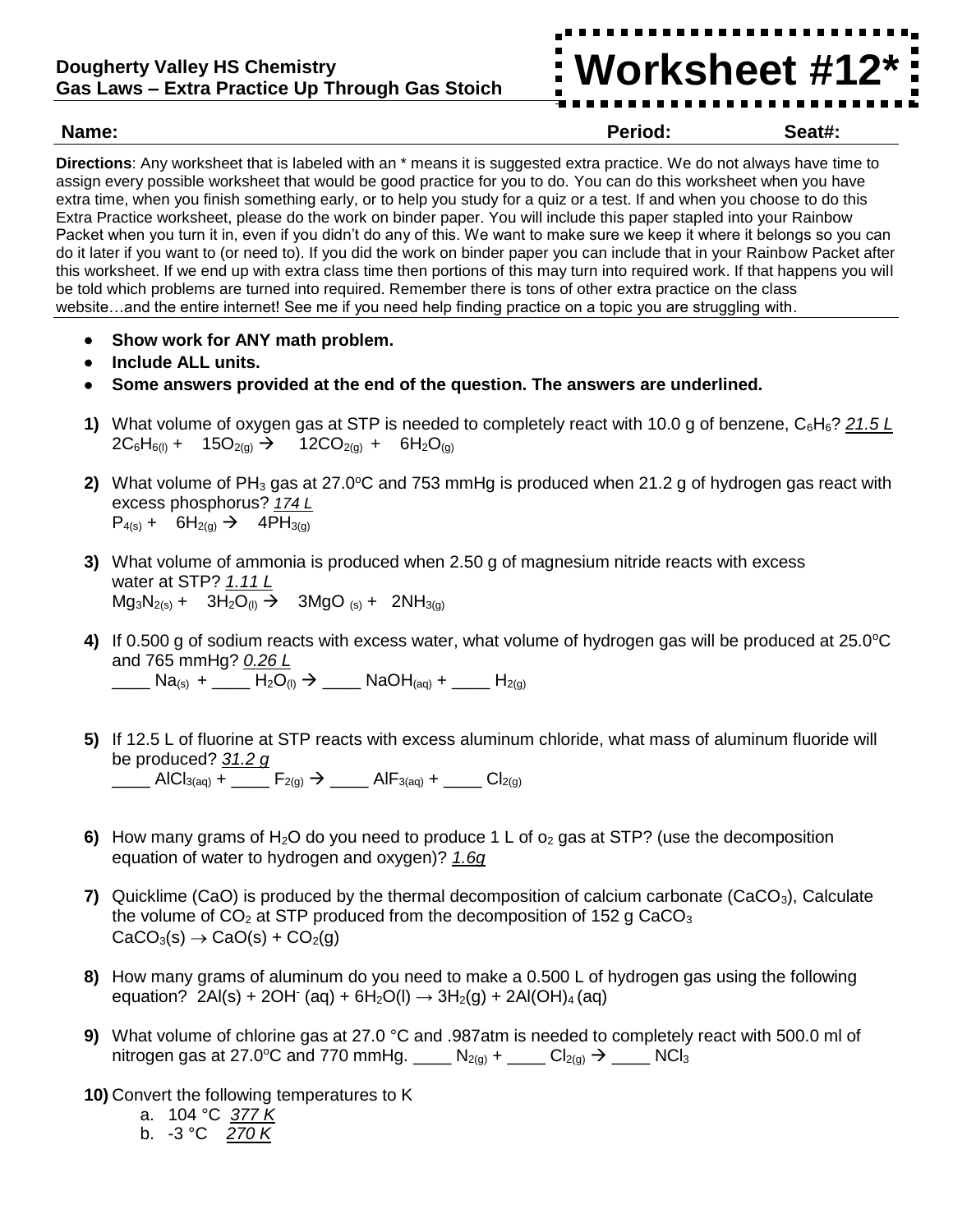- **11)** Convert the following temperatures to C
	- a. 67 K *-206 C*
	- b. 1671 K *1398 C*
- **12)** A sample of nitrogen gas has a volume of 478 cm3 and a pressure of 104.1 kPa. What volume would the gas occupy at 88.2 kPa if the temperature remains constant? *564 cm3*
- **13)** 9.98 dm3 of hydrogen gas is collected at 38.8 C. Find the volume the gas will occupy at -39.9 C if the pressure remains constant. *6.71 dm3*
- **14)** A sample of gas has a volume of 215 cm3 at 23.5 C and 84.6 kPa. What volume will the gas occupy at STP? *165 cm3*
- **15)** At a certain temperature, molecules of methane gas, CH4 have an average velocity of 0.098 m/s. What is the average velocity of carbon dioxide molecules at this same temperature? *0.059 m/s*
- **16)** 495 cm3 of oxygen gas and 877 cm3 of nitrogen gas, both at 25.0 °C and 114.7 kPa, are injected into an evacuated 536 cm3 flask. Find the total pressure in the flask, assuming the temperature remains constant. *294 kPa*
- **17)** A sample of gas is transferred from a 75 mL vessel to a 500.0 mL vessel. If the initial pressure of the gas is 145 atm and if the temperature is held constant, what is the pressure of the gas sample in the 500.0 mL vessel? *21.8 atm*
- **18)** A sample of gas occupies a volume of 450.0 mL at 740 mm Hg and 16°C. Determine the volume of this sample at 760 mm Hg and 37°C. *470 mL*
- **19)** One mole of H2S gas escapes from a container by effusion in 77 seconds. How long would it take one mole of NH3 gas to escape from the same container? *54 sec*
- **20)** Convert a pressure of 0.0248 mm Hg to the equivalent pressure in pascals (Pa). *3.31 Pa*
- **21)** Air in a closed cylinder is heated from 25°C to 36°C. If the initial pressure is 3.80 atm, what is the final pressure? *3.94 atm*
- **22)** A bubble of helium gas has a volume of 0.650 mL near the bottom of a large aquarium where the pressure is 1.54 atm and the temperature is 12°C. Determine the bubble's volume upon rising near the top where the pressure is 1.01 atm and 16°C. *1.00 mL*
- **23)** At what temperature Celsius will 19.4 g of molecular oxygen, O2, exert a pressure of 1820 mm Hg in a 5.12 L cylinder? *-27 C*
- **24)** A sample of nitrogen gas, N2, is collected in a100 mL container at a pressure of 688 mm Hg and a temperature of 565 °C. How many grams of nitrogen gas are present in this sample? *0.0368 g*
- **25)** What is the pressure in mm of Hg , of a gas mixture that contains 1g of H2, and 8.0 g of Ar in a 3.0 L container at 27°C. *4332 mmHg*
- **26)** To what temperature must 32.0 ft3 of a gas at 2°C be heated for it to occupy 1.00 x 102 ft3 at the same pressure? *586 C*
- **27)** What is the pressure in atm exerted by 2.48 moles of a gas in a 250.0 mL container at 58°C? *270 atm*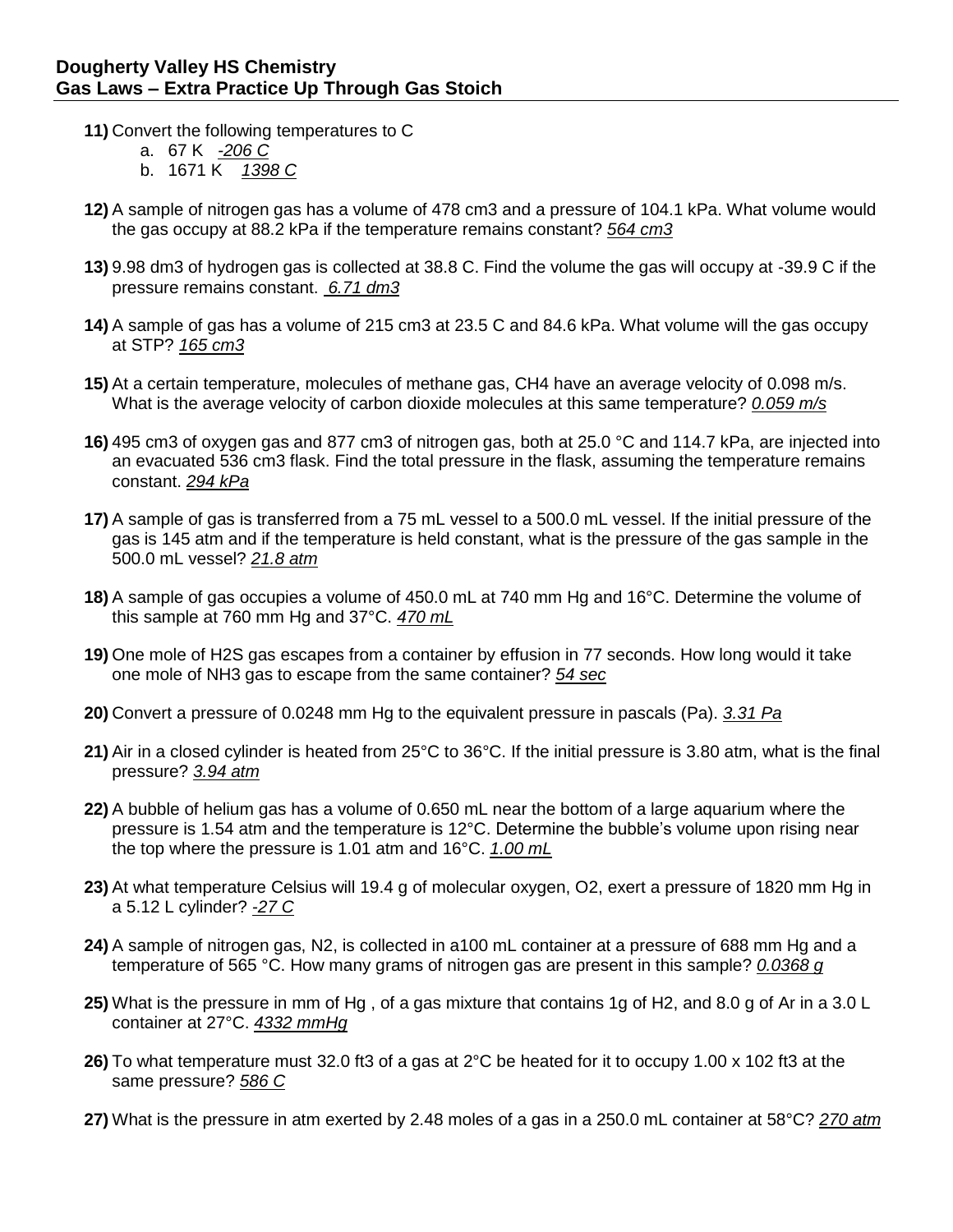- **28)** Determine the molar mass of a gas that has a density of 2.18 g/L at 66°C and 720 mmHg. *(Hint: the number of moles of a substance is its mass/molecular mass and density is mass/volume.) 64 g/mol*
- **29) Magic Squares:** If you do the problems correctly you will match the correct question number to the correct letter answer at the bottom.

| 1.                                 | A sample of neon<br>gas occupies a<br>volume of 2.8 L at<br>1.8 atm. What<br>would its volume be<br>at 1.2 atm?                                    | 2. | A balloon full of air<br>has a volume of 2.75<br>L at a temperature of<br>18°C. What is the<br>balloon's volume at<br>45 $\mathrm{^{\circ}C?}$ | 3.                                    | If $3.0 \, \text{L}$ of a gas at<br>20.0 $\degree$ C is heated to<br>30.0 °C what is the<br>new volume of the<br>gas? |  |
|------------------------------------|----------------------------------------------------------------------------------------------------------------------------------------------------|----|------------------------------------------------------------------------------------------------------------------------------------------------|---------------------------------------|-----------------------------------------------------------------------------------------------------------------------|--|
| 4.                                 | A sample of argon<br>has a volume of 0.43<br>mL at $24$ °C. At<br>what temperature in<br>degrees Celsius will<br>it have a volume of<br>$0.57$ mL? | 5. | To what pressure<br>would you have to<br>compress 48.0 L of<br>oxygen gas at 99.3<br>kPa in order to<br>reduce its volume to<br>16.0 L?        | 6.                                    | If a barometer at<br>your home reads<br>768.2 mm of Hg,<br>what is the<br>atmospheric<br>pressure in kPa?             |  |
| 7.                                 | What is the starting<br>volume of a 24.7L<br>gas sample that<br>exerts a pressure of<br>0.999 atm. It's<br>original pressure<br>being 1.011 atm.   | 8. | What is the starting<br>temperature of<br>150mL of gas when<br>cooled to 33 <sup>o</sup> C and<br>a volume of 120mL                            | 9.                                    | What is the volume<br>occupied by 20.4<br>liters of $CO2$ at 1200<br>Torr when it is at<br>STP?                       |  |
| A. 394 K<br>B. 3.01 L<br>C. 32.2 L |                                                                                                                                                    |    | E. 24.4 L<br>F. 298 kPa<br>G. 3.1 L                                                                                                            | 1.4.2 L<br>J. 382.5 K<br>K. 847 mm Hg |                                                                                                                       |  |

D. 121 <sup>o</sup>C H. 102.4 kPa L. 24 <sup>o</sup>C

**30)** Gases Crossword! On the back because it doesn't fit here  $\circledcirc$